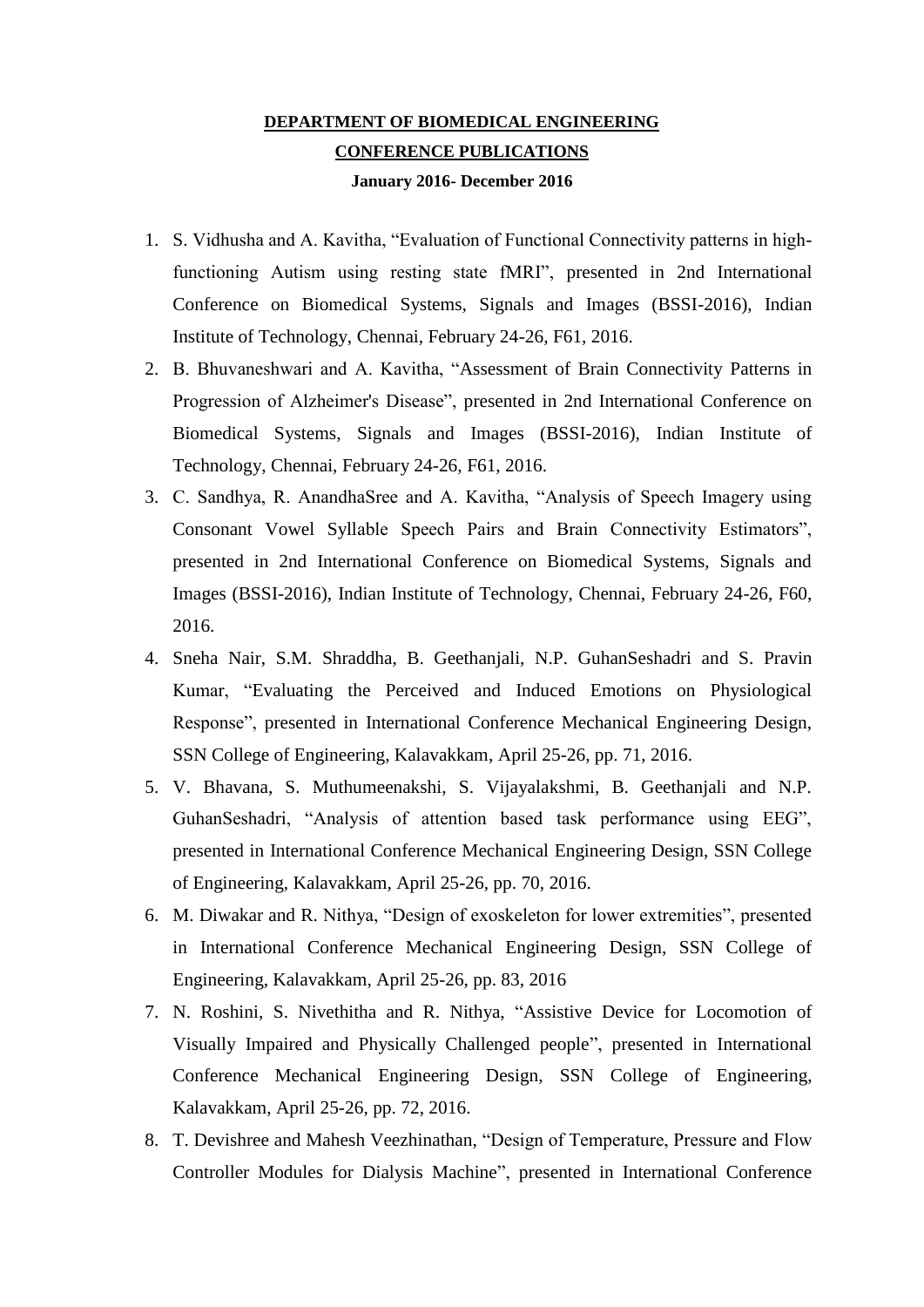Mechanical Engineering Design, SSN College of Engineering, Kalavakkam, April 25-26, pp. 70, 2016

- 9. A. Kavitha and M. Kapardi, "A model for episodic and reconsolidation memory", presented in International Conference on Memory, Budapest, Hungary, July 17-22, A-0775, 2016.
- 10. A. Kavitha and B. Bhuvaneshwari, "Assessment of brain connectivity patterns in progression of Alzheimer's disease", presented in International Conference on Memory, Budapest, Hungary, July 17-22, A-0784, 2016.
- 11. S. Muthumeenakshi, B. Geethanjali, N.P. Gughan Seshadri, V. Bhavana, and R. Vijayalakshmi ,"Visualization of Brain Activation during the Performance of Attention-Demanding Tasks" presented in IEEE 15th International Conference on Cognitive Informatics & Cognitive Computing (ICCI&CC 2016), Aug.  $22 - 23$ , pp. 34 -41, 2016.
- 12. N. P. GuhanSeshadri, S. Muthumeenakshi, B. Geethanjali and S. Pravin Kumar, "Visualization of Brain Connectivity during Emotion induction", presented in Front. Neuroinform. Conference, pp. 276-280, 2016.
- 13. S. Sriranjani., B. Geethanjali and S. Pravin Kumar, "Functional connectivity during working memory task performance" presented in Front. Neuroinform. Conference, pp. 273, 2016.
- 14. N. P. Guhan Seshadri, B. Geethanjali and S. Muthumeenakshi, "Visualizing the brain connectivity during negative emotion processing– An EEG study", presented in Front. Hum. Neurosci. Conference, pp. 323 – 330, 2016.
- 15. J. Delpha, P. Manimegalai, and Samuel James, "Analysis of Pulse Wave for Early Detection of Cardiac Risk in Diabetic Patient", presented in International Conference on Signal Processing, Control and Data Analytics, San Diego, USA, August 27, 2016.
- 16. J. Delpha, S. Dinesh, N. Sudarshan and C.R. Imayan, "Minimising the Bio-Signals Recorded In PSG by Estimation of Respiration Rate from ECG Signal" , presented in International Conference on Signal Processing, Control and Data Analytics, San Diego, USA, August 27, 2016.
- 17. P. Meenachi and R. Subashini, "Stress analysis of bio ceramic coatings on orthopaedic implants", presented in International conference on Advanced materials, Materials for a better tomorrow, Amrita University, Coimbatore, December 19-21, 2016.